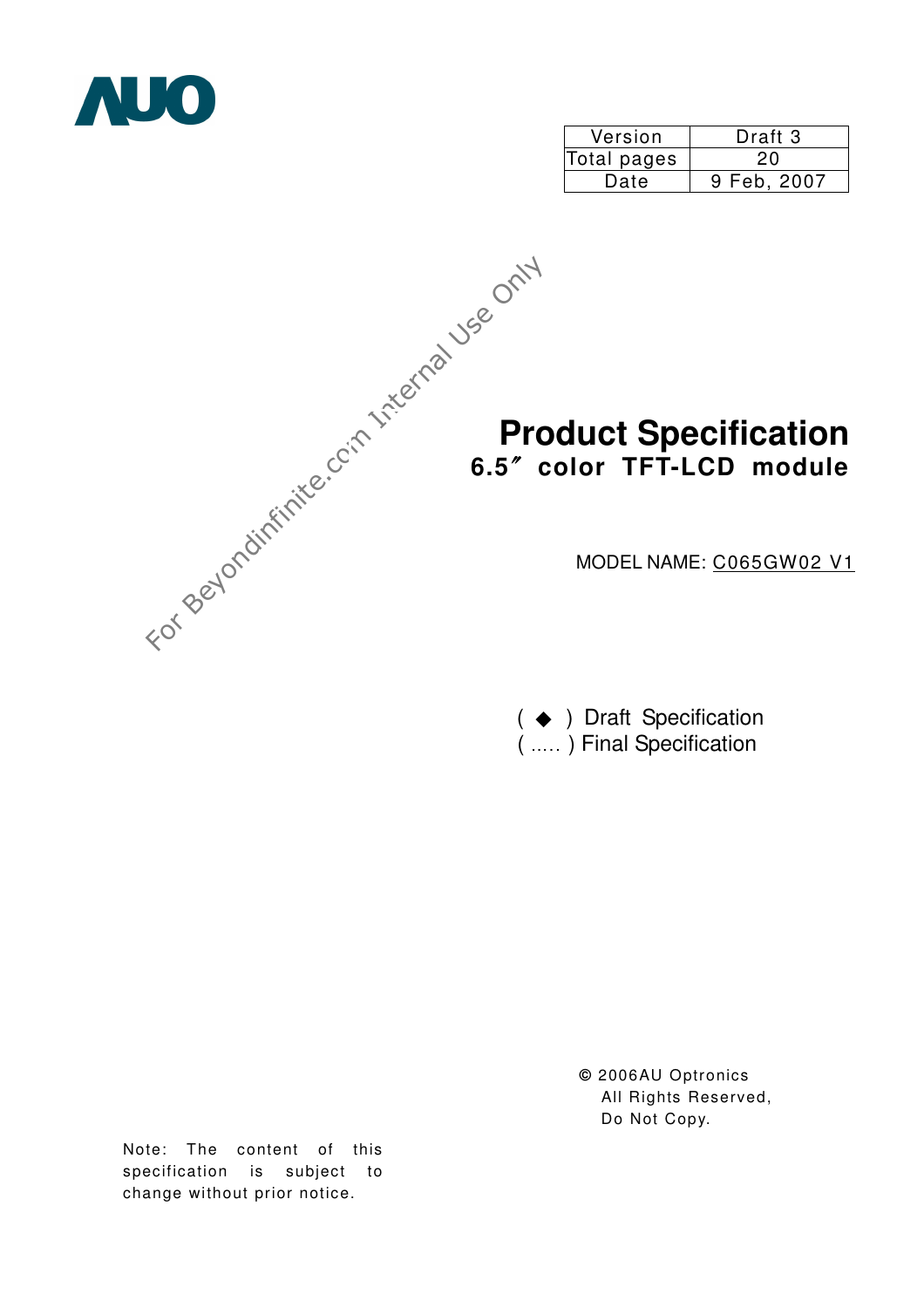

| Version        | Revise Date |                 | Page Content                     |
|----------------|-------------|-----------------|----------------------------------|
| $\pmb{0}$      | 5 Jul, 06   |                 | First draft version.             |
| $\mathbf{1}$   | 10 Jul, 06  | 12 <sub>2</sub> | Updated package flow             |
| $\overline{c}$ | 3 Oct, 06   | $\bf 8$         | Updated brightness and CIE value |
| $\mathbf 3$    | 9 Feb, 07   | $\overline{7}$  | Modified T <sub>CPH</sub>        |
|                |             |                 |                                  |
|                |             |                 |                                  |
|                |             |                 |                                  |
|                |             |                 |                                  |
|                |             |                 |                                  |
|                |             |                 |                                  |
|                |             |                 |                                  |
|                |             |                 |                                  |
|                |             |                 |                                  |
|                |             |                 |                                  |
|                |             |                 |                                  |
|                |             |                 |                                  |
|                |             |                 |                                  |
|                |             |                 |                                  |
|                |             |                 |                                  |
|                |             |                 |                                  |
|                |             |                 |                                  |
|                |             |                 |                                  |
|                |             |                 |                                  |
|                |             |                 |                                  |
|                |             |                 |                                  |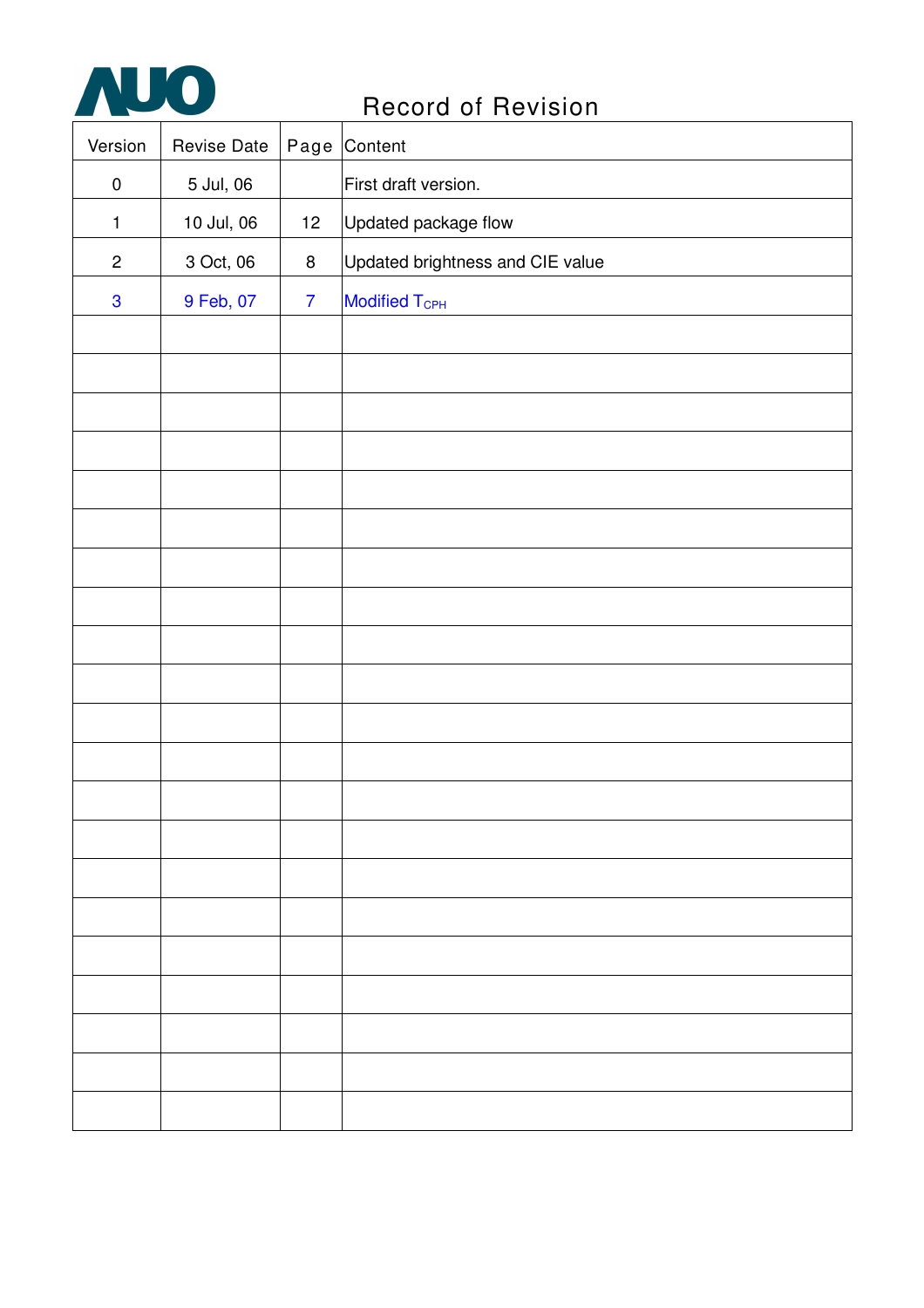

Model : C065GW02 V1 Version : Draft 3 Page : 1/20

## **Contents:**

|  | P <sub>3</sub> |
|--|----------------|
|  | P <sub>4</sub> |
|  | P <sub>4</sub> |
|  | P <sub>4</sub> |
|  | P <sub>5</sub> |
|  | P <sub>5</sub> |
|  | P <sub>5</sub> |
|  | P <sub>6</sub> |
|  | P <sub>6</sub> |
|  |                |
|  | P <sub>6</sub> |
|  |                |
|  | P <sub>7</sub> |
|  | P7             |
|  | P <sub>8</sub> |
|  | <b>P10</b>     |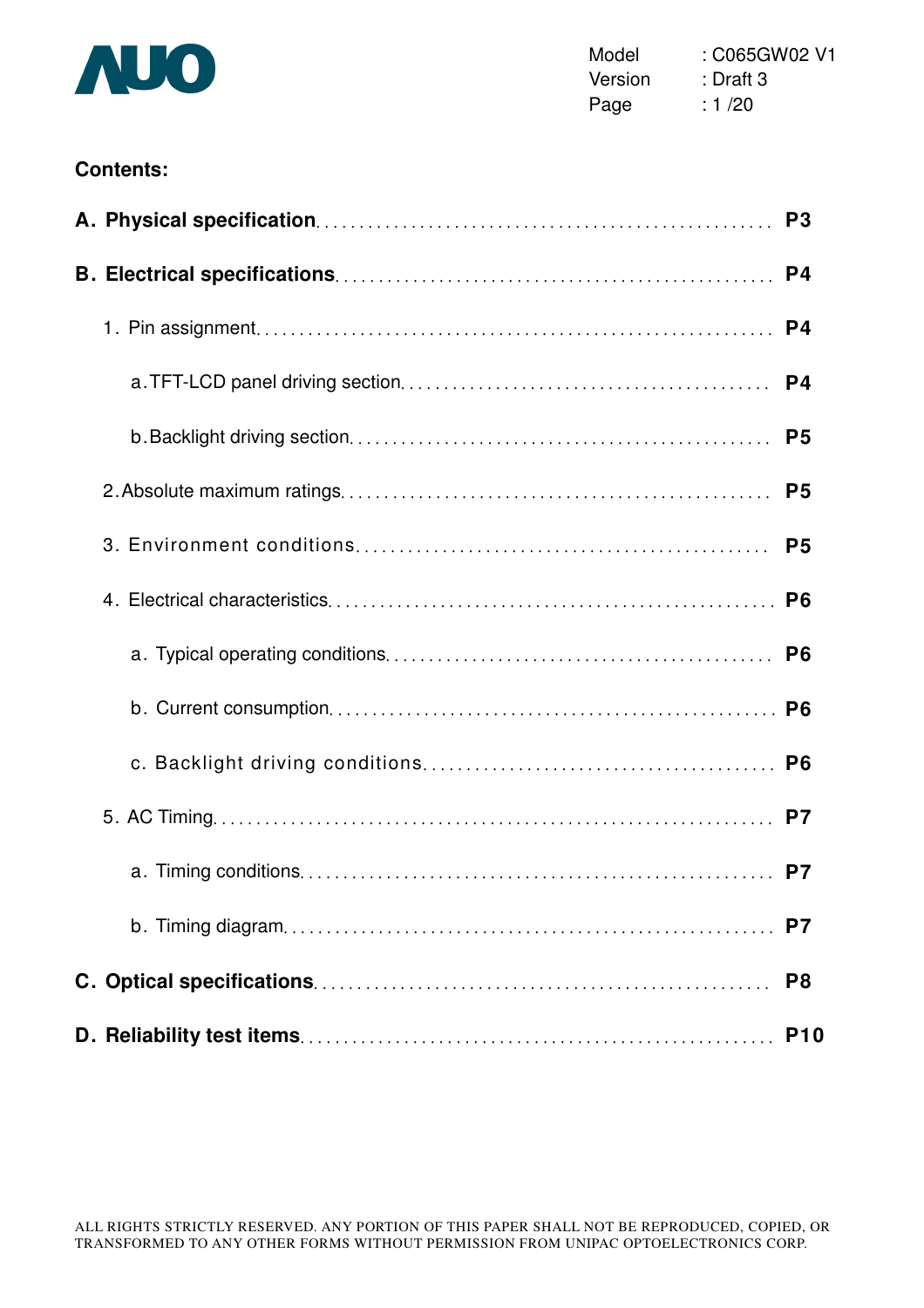

Model : C065GW02 V1 Version : Draft 3 Page : 2 /20

| <b>Appendix:</b>                                 |            |
|--------------------------------------------------|------------|
|                                                  |            |
|                                                  |            |
|                                                  |            |
|                                                  |            |
|                                                  |            |
|                                                  | <b>P16</b> |
|                                                  |            |
|                                                  |            |
|                                                  |            |
| Appendix 1: CCFL connector - JST BHR(03)VS-1 P20 |            |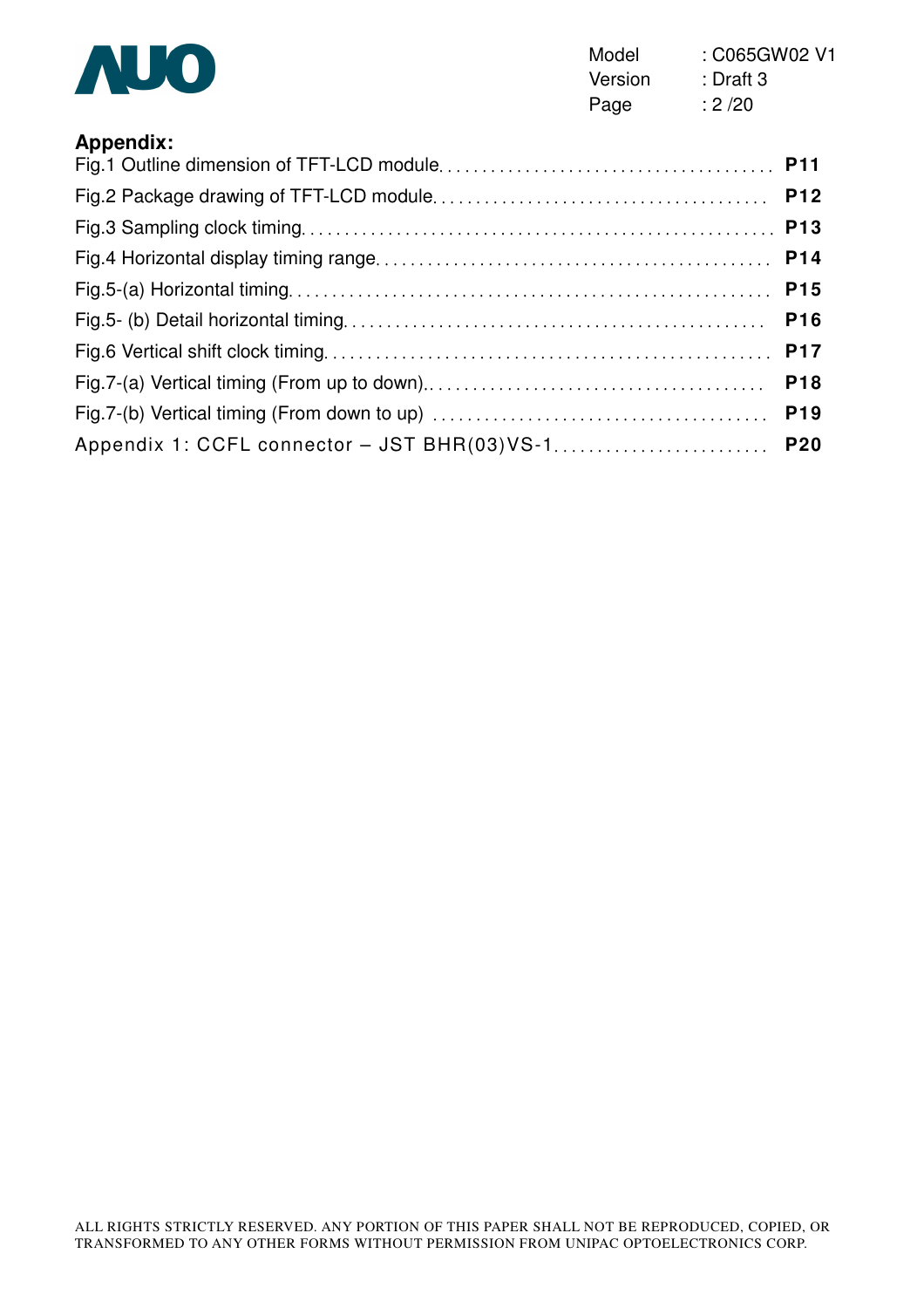

## **A. Physical specifications**

| NO.            | <b>Item</b>             | <b>Specification</b>                    | <b>Remark</b> |
|----------------|-------------------------|-----------------------------------------|---------------|
| 1              | Display resolution(dot) | 400RGB(W) × 234(H)                      |               |
| $\overline{2}$ | Display Active area(mm) | 143.4(W)×79.326(H)                      |               |
| 3              | Screen size(inch)       | 6.5(Diagonal)                           |               |
| 4              | Dot pitch(mm)           | $0.1195(W)\times 0.339(H)$              |               |
| 5              | Color configuration     | R. G. B. stripe                         |               |
| 6              | Overall dimension(mm)   | $155(W) \times 90.83(H) \times 8.15(D)$ | Note 1        |
| 7              | Weight(g)               | 150±10(q)                               |               |
| 8              | Surface treatment       | AG(25%) with SWV film                   |               |
| 10             | <b>Backlight unit</b>   | L type CCFL lamp                        |               |

Note 1: Refer to Fig. 1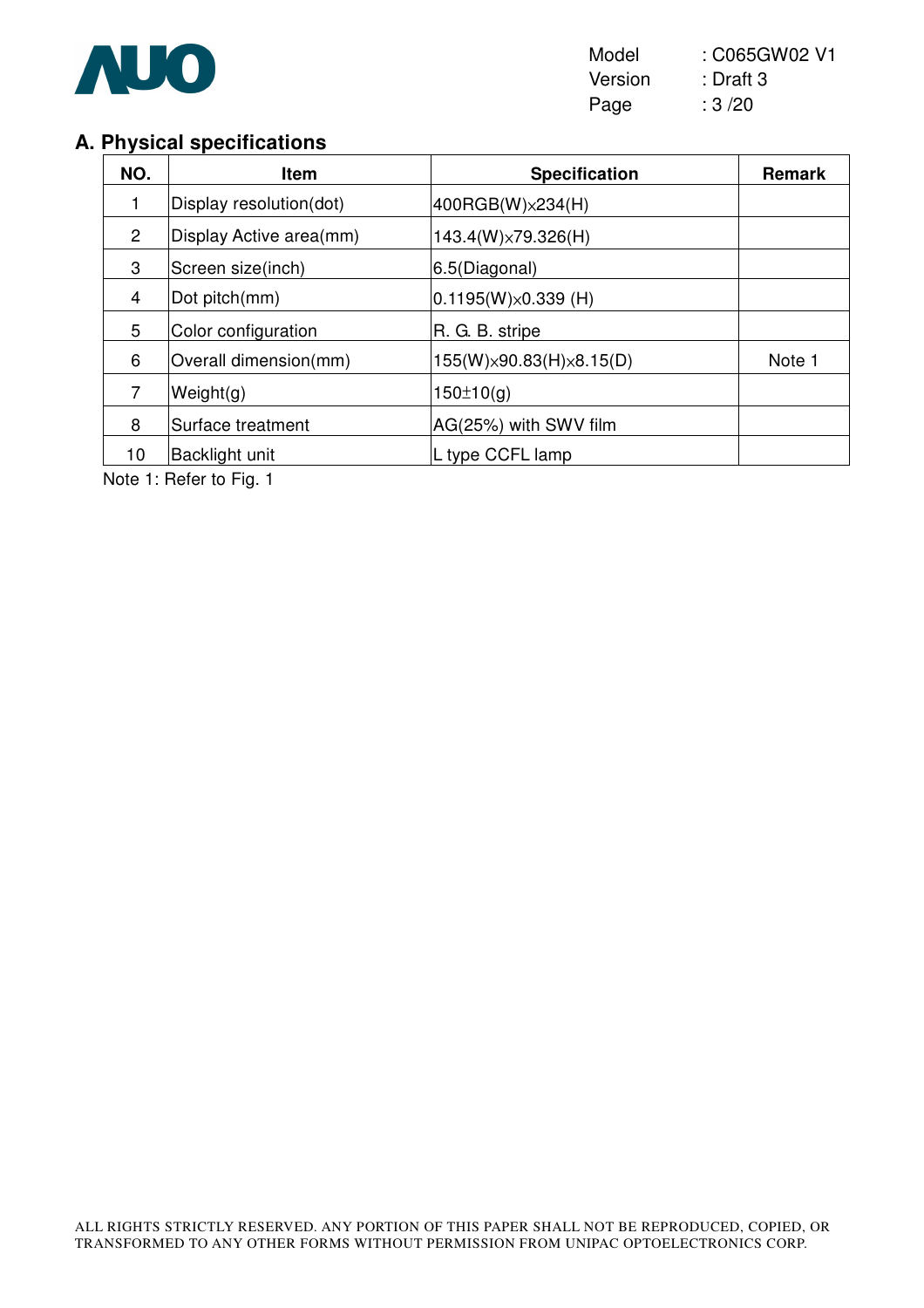

Model : C065GW02 V1 Version : Draft 3 Page : 4/20

# **B. Electrical specifications**

1.Pin assignment

a. TFT-LCD panel driving section

| Pin no                  | Symbol                     | I/O               | <b>Description</b>                                      | <b>Remark</b> |
|-------------------------|----------------------------|-------------------|---------------------------------------------------------|---------------|
| 1                       | <b>GND</b>                 | $\qquad \qquad -$ | Ground for logic circuit                                |               |
| $\overline{c}$          | $V_{\rm CC}$               | I                 | Supply voltage of logic control circuit for scan driver |               |
| 3                       | $\mathsf{V}_{\mathsf{GL}}$ | T                 | Negative power for scan driver                          |               |
| $\overline{\mathbf{4}}$ | $V_{GH}$                   | T                 | Positive power for scan driver                          |               |
| 5                       | <b>STVR</b>                | I/O               | Vertical start pulse                                    | Note 1        |
| 6                       | <b>STVL</b>                | I/O               | Vertical start pulse                                    | Note 1        |
| $\overline{7}$          | <b>CKV</b>                 | T                 | Shift clock input for scan driver                       |               |
| 8                       | U/D                        | T                 | UP/DOWN scan control input                              | Note $1,2$    |
| $\boldsymbol{9}$        | <b>OEV</b>                 | I                 | Output enable input for scan driver                     |               |
| 10                      | <b>VCOM</b>                | I                 | Common electrode driving signal                         |               |
| 11                      | <b>VCOM</b>                | I                 | Common electrode driving signal                         |               |
| 12                      | L/R                        | $\overline{1}$    | LEFT/RIGHT scan control input                           | Note 1,2      |
| 13                      | <b>MOD</b>                 | I                 | Sequential sampling and simultaneous sampling setting   | Note 3        |
| 14                      | <b>OEH</b>                 | I                 | Output enable input for data driver                     |               |
| 15                      | <b>STHL</b>                | I/O               | Start pulse for horizontal scan line                    | Note 1        |
| 16                      | <b>STHR</b>                | I/O               | Start pulse for horizontal scan line                    | Note 1        |
| 17                      | CPH <sub>3</sub>           | $\overline{1}$    | Sampling and shifting clock pulse for data driver       |               |
| 18                      | CPH <sub>2</sub>           | I                 | Sampling and shifting clock pulse for data driver       |               |
| 19                      | CPH <sub>1</sub>           | T                 | Sampling and shifting clock pulse for data driver       |               |
| 20                      | $V_{\rm CC}$               | I                 | Supply voltage of logic control circuit for data driver |               |
| 21                      | <b>GND</b>                 | $\frac{1}{2}$     | Ground for logic circuit                                |               |
| 22                      | <b>VR</b>                  | T                 | Alternated video signal input(Red)                      |               |
| 23                      | VG                         | I                 | Alternated video signal input(Green)                    |               |
| 24                      | <b>VB</b>                  | I                 | Alternated video signal input(Blue)                     |               |
| 25                      | AV <sub>DD</sub>           | $\overline{1}$    | Supply voltage for analog circuit                       |               |
| 26                      | $AV_{SS}$                  |                   | Ground for analog circuit                               |               |

Note 1: Selection of scanning mode (please refer to the following table)

| Setting of scan<br>control input |              |             |             | <b>IN/OUT state</b><br>for start pulse |             | <b>Scanning direction</b>                |  |  |
|----------------------------------|--------------|-------------|-------------|----------------------------------------|-------------|------------------------------------------|--|--|
| U/D                              | L/R          | <b>STVR</b> | <b>STVL</b> | <b>STHR</b>                            | <b>STHL</b> |                                          |  |  |
| <b>GND</b>                       | $V_{\rm CC}$ | OUT         | IN          | <b>OUT</b>                             | IN          | From up to down, and from left to right. |  |  |
| $V_{\rm CC}$                     | <b>GND</b>   | IN          | <b>OUT</b>  | IN                                     | <b>OUT</b>  | From down to up, and from right to left. |  |  |
| <b>GND</b>                       | <b>GND</b>   | <b>OUT</b>  | IN          | IN                                     | <b>OUT</b>  | From up to down, and from right to left. |  |  |
| $V_{\rm CC}$                     | $V_{\rm CC}$ | IN          | <b>OUT</b>  | <b>OUT</b>                             | IN          | From down to up, and from left to right. |  |  |

IN: Input; OUT: Output.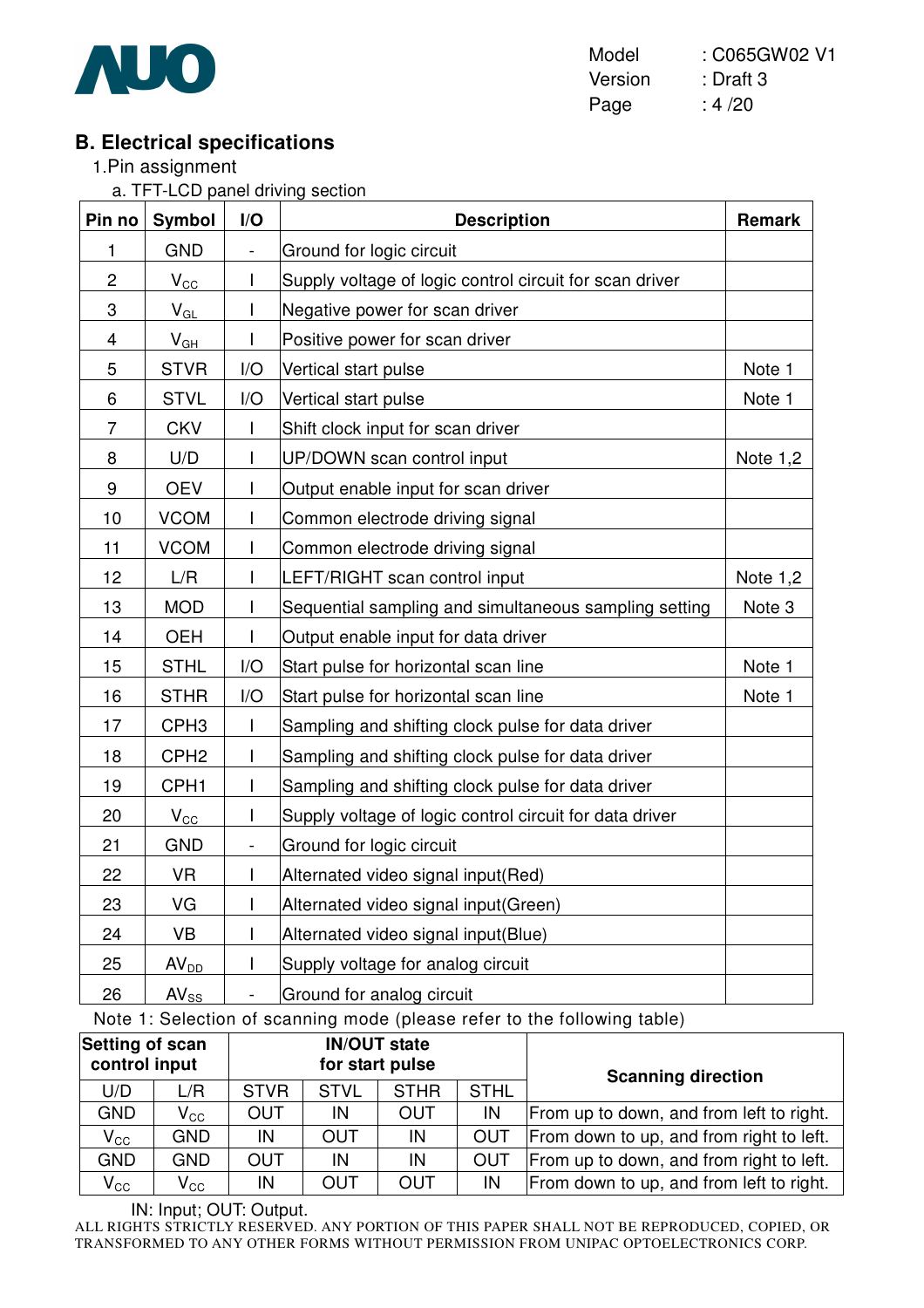

Note 2: Definition of scanning direction. Refer to figure as below:



- Note 3: MOD = H: Simultaneous sampling. MOD = L: Sequential sampling. Please set CPH2 and CPH3 to GND when MOD = H.
	- b. Backlight driving section (Refer to Fig. 1)

| No. | Symbol | I/O | <b>Description</b>                             | <b>Remark</b> |
|-----|--------|-----|------------------------------------------------|---------------|
|     |        |     | Power supply for backlight unit (High voltage) |               |
|     | GND    |     | Ground for backlight unit                      |               |

Note 1: Connector Type: JST-03VS-1 (3pin type), please refer Page 21.

Note 2: Shrouded header: SM03(4.0)B-BHS-1-TB

2. Absolute maximum ratings

| Item                 | Symbol           | <b>Condition</b> | Min.   | Max.                | <b>Unit</b> | <b>Remark</b> |
|----------------------|------------------|------------------|--------|---------------------|-------------|---------------|
|                      | $V_{\rm CC}$     | $GND=0$          | $-0.3$ |                     | V           |               |
| Power voltage        | AV <sub>DD</sub> | $AV_{SS}=0$      | $-0.3$ |                     | V           |               |
|                      | $V_{GH}$         |                  | $-0.3$ | 18                  | V           |               |
|                      | $V_{GL}$         | $GND=0$          | $-15$  | 0.3                 | V           |               |
|                      | $V_{GH}-V_{GL}$  |                  | ۰.     | 33                  |             |               |
|                      | $V_i$            |                  | $-0.3$ | $AVDD+0.3$          |             | Note 1        |
| Input signal voltage |                  |                  | $-0.3$ | $V_{\text{CC}}+0.3$ |             | Note 2        |
|                      | <b>VCOM</b>      |                  | $-2.9$ | 5.2                 |             |               |

Note 1: VR, VG, VB.

Note 2: STHL, STHR, OEH, L/R, CPH1~CPH3, STVR, STVL, OEV, CKV, U/D.

#### 3. Environment condition

| ltem                |              | Condition            | Spec.                | Remark     |
|---------------------|--------------|----------------------|----------------------|------------|
| Operating           | Panel with   | <b>Panel surface</b> | $-30 - 85^{\circ}$ C | Note 1,2,3 |
| temperature         | lighting BLU | <i>Itemperature</i>  |                      |            |
| Storage             | Panel only   | Ambient              | l-40 ∼95℃.           |            |
| <b>Itemperature</b> |              | <i>Itemperature</i>  |                      |            |

Note 1:Under the condition of the operating temperature, the panel would be function normal for the visual display only. For contrast, response time, and other factors related to display quality, determine temperature using the formula  $Ta=25^\circ C$ 

Note 2: Panel surface temperature is defined as the maximum temperature of panel surface. In general, the lamp side temperature is higher than non-lamp side around 10  $^{\circ}$ C

Note 3: The backlight has been turned on before running about condition.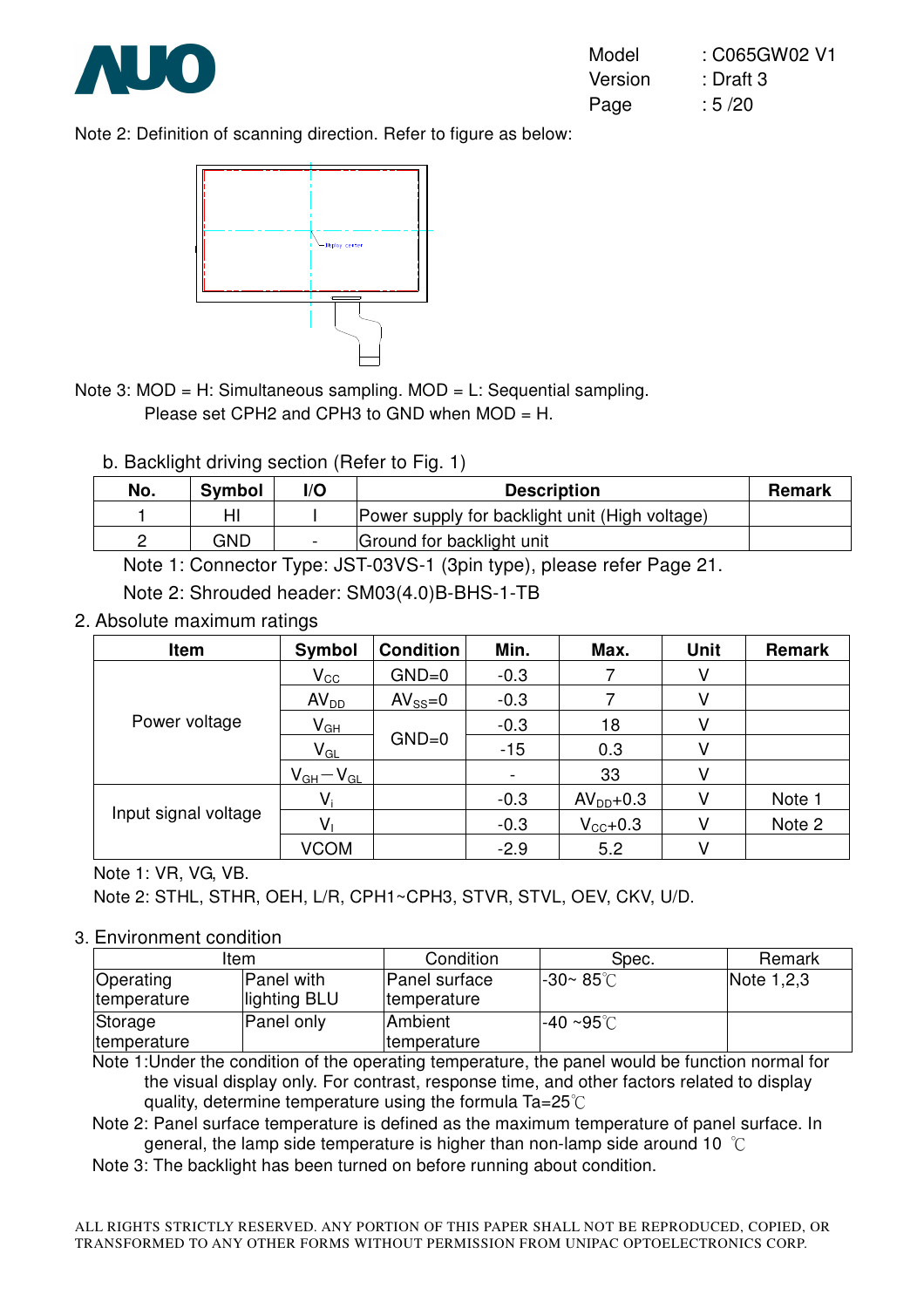

Model : C065GW02 V1 Version : Draft 3 Page : 6/20

## 4. Electrical characteristics

a. Typical operating conditions (GND=AVss=0V, Note 4 )

| ,,<br>Item                | ັ              | Symbol                     | Min.        | Typ.                         | Max.                     | <b>Unit</b> | <b>Remark</b> |
|---------------------------|----------------|----------------------------|-------------|------------------------------|--------------------------|-------------|---------------|
|                           |                | $\mathsf{V}_{\mathsf{CC}}$ | 3           | 3.3                          | 5.2                      | V           |               |
|                           |                | AV <sub>DD</sub>           | 4.8         | 5                            | 5.2                      | V           |               |
| Power supply              |                | $V_{GH}$                   | 14.3        | 15                           | 15.7                     | V           |               |
|                           |                | $V_{GL}$                   | $-10.5$     | $-10$                        | $-9.5$                   | V           |               |
| Video signal              |                | $V_{iA}$                   | 0.4         | $\qquad \qquad \blacksquare$ | $AVDD - 0.4$             | V           | Note 1        |
| amplitude<br>(VR, VG, VB) |                | $V_{\text{iAC}}$           |             | 3                            |                          | V           | AC component  |
|                           |                | $V_{\text{IDC}}$           |             | AV <sub>DD</sub> /2          | $\overline{\phantom{0}}$ | $\vee$      | DC component  |
|                           |                | $V_{\text{CAC}}$           | 5.3         | 5.6                          | 5.9                      | $Vp-p$      | AC component  |
| <b>VCOM</b>               |                | $V_{CDC}$                  | 1.6         | 1.9                          | 2.2                      | V           | DC component  |
| Input                     | <b>H</b> Level | $V_{\text{IH}}$            | $0.8V_{CC}$ | $\qquad \qquad \blacksquare$ | $V_{\rm CC}$             | V           |               |
| signal<br>voltage         | L Level        | $V_{IL}$                   | $\mathbf 0$ |                              | $0.2V_{CC}$              | V           | Note 2        |

Note 1: Refer to Fig.4- (a).

Note 2: STHL, STHR, OEH, L/R, CPH1~CPH3, STVR, STVL, OEV, CKV, U/D.

Note 3: Be sure to apply GND,  $V_{CC}$  and  $V_{GL}$  to the LCD first, and then apply  $V_{GH}$ .

#### b. Current consumption (GND=AVss=0V)

| <b>Parameter</b> | Symbol          | <b>Condition</b> | Min.                     | Typ.  | Max. | <b>Unit</b> | <b>Remark</b> |
|------------------|-----------------|------------------|--------------------------|-------|------|-------------|---------------|
| Current          | I <sub>GH</sub> | $V_{GH} = 15V$   | $\blacksquare$           | 0.052 | 0.1  | <b>MA</b>   |               |
| for<br>driver    | <b>I</b> GL     | $V_{GL} = -10V$  | -                        | 0.049 | 0.1  | <b>MA</b>   |               |
|                  | Icc             | $V_{CC} = 3.3V$  | $\overline{\phantom{a}}$ | 1.03  | 1.85 | <b>MA</b>   |               |
|                  | <b>I</b> DD     | $AVDD=5V$        | $\overline{\phantom{a}}$ | 5.05  | 6    | <b>mA</b>   |               |

#### c. Backlight driving conditions

| <b>Parameter</b>         | Symbol                  | Min.                     | Typ.                     | Max.  | <b>Unit</b> | <b>Remark</b> |
|--------------------------|-------------------------|--------------------------|--------------------------|-------|-------------|---------------|
| Lamp voltage             | $\mathsf{V}_\mathsf{L}$ |                          | 510                      | 560   | Vrms        |               |
| Lamp current             | ΠL                      | $\overline{\phantom{0}}$ | 6                        | 6.5   | mArms       |               |
| Frequency                | $\mathsf{F}_\mathsf{L}$ | $\overline{\phantom{a}}$ | 60                       | 80    | kHz         | Note 4        |
|                          |                         |                          |                          | 1,000 | Vrms        | Note $1,5$    |
| Lamp starting<br>voltage | $V_{\rm S}$             | $\overline{\phantom{0}}$ | $\overline{\phantom{0}}$ | 1,300 | <b>Vrms</b> | Note $2,5$    |
|                          |                         | $\overline{\phantom{0}}$ |                          | 1580  | Vrms        | Note 3,5      |
| Lamp life time           |                         | 10,000                   |                          |       | Hr          | Note 6        |

Note 1: Ta =  $25^{\circ}$ C.

Note 2: Ta =  $0^{\circ}$ C.

Note  $3: Ta = -30°C$ .

- Note 4: The lamp frequency should be selected as different as possible from display horizontal synchronous signal to avoid interference.
- Note 5: For starting the backlight unit, the output voltage of DC/AC's transformer should be larger than the maximum lamp starting voltage.
- Note 6: The" Lamp life time" is defined as the module brightness decrease to 50% original brightness at Ta=25 $\degree$ C, I<sub>L</sub>=6.0mA.
- ALL RIGHTS STRICTLY RESERVED. ANY PORTION OF THIS PAPER SHALL NOT BE REPRODUCED, COPIED, OR TRANSFORMED TO ANY OTHER FORMS WITHOUT PERMISSION FROM UNIPAC OPTOELECTRONICS CORP.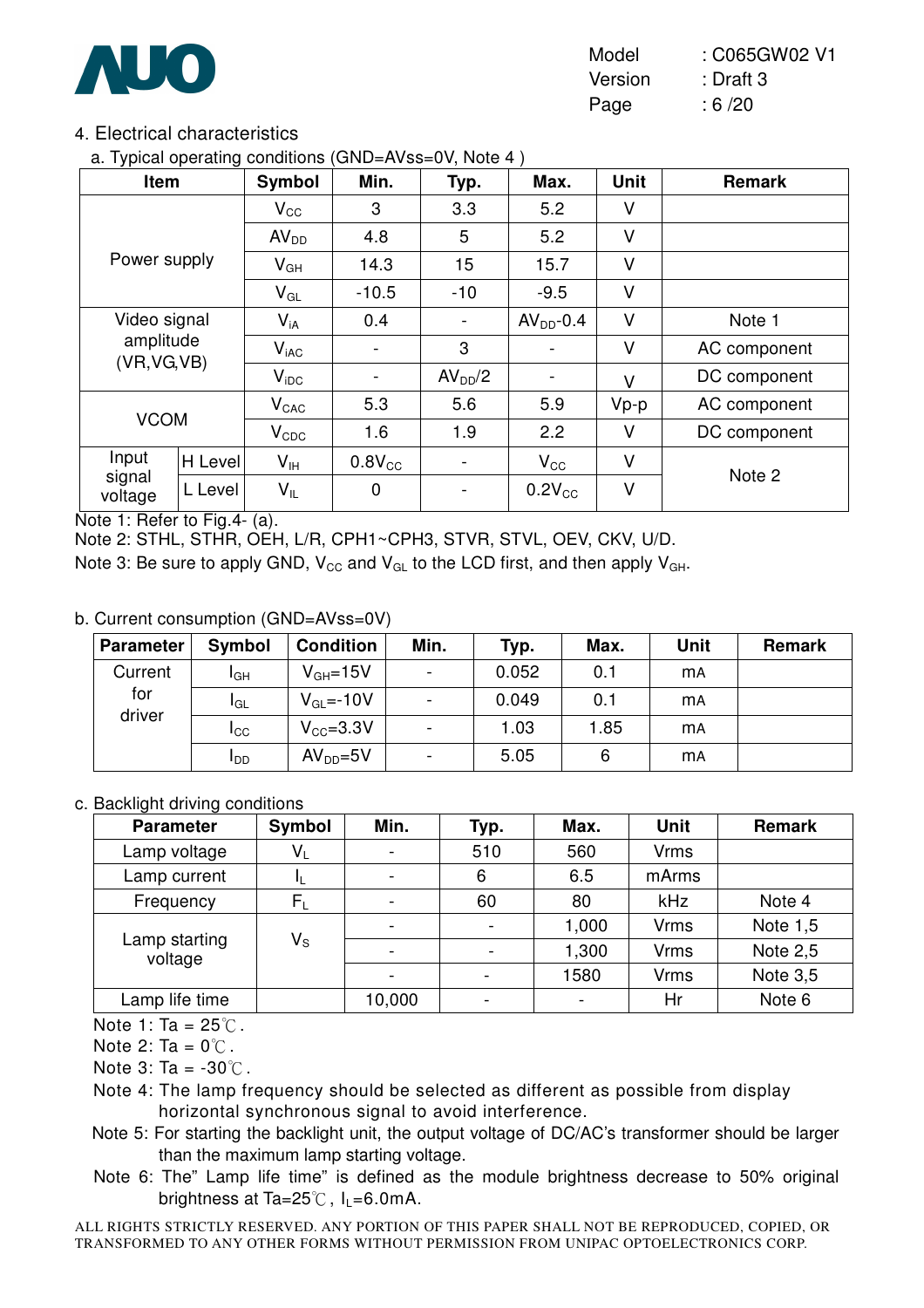

Model : C065GW02 V1 Version : Draft 3 Page : 7 /20

## 5. AC Timing

a. Timing conditions

| <b>Parameter</b>                   | <b>Symbol</b>                       | Min.           | Typ.               | Max.                     | Unit.              | <b>Remark</b> |
|------------------------------------|-------------------------------------|----------------|--------------------|--------------------------|--------------------|---------------|
| Rising time                        | $t_{r}$                             |                |                    | 20                       | ns                 | Note 1        |
| <b>Falling time</b>                | $t_f$                               |                |                    | 20                       | ns                 | Note 1        |
| High and low level pulse<br>width  | $t_{\text{CPH}}$                    | 99             | 126                | 131                      | ns                 | CPH1~CPH3     |
| CPH pulse duty                     | $t_{CWH}$                           | 40             | 50                 | 60                       | $\%$               | CPH1~CPH3     |
| CPH pulse delay                    | $t_{C12}$<br>$t_{C23}$<br>$t_{C31}$ | 30             | $t_{\text{CPH}}/3$ | $t_{CPH}/2$              | ns                 | CPH1~CPH3     |
| STH setup time                     | $t_{\text{SUH}}$                    | 20             | $\blacksquare$     | $\frac{1}{2}$            | ns                 | STHR, STHL    |
| <b>STH hold time</b>               | $t_{HDH}$                           | 20             |                    |                          | <b>Ns</b>          | STHR, STHL    |
| STH pulse width                    | $t_{\text{STH}}$                    | $\blacksquare$ | 1                  | $\overline{\phantom{0}}$ | $t_{\text{CPH}}$   | STHR, STHL    |
| <b>STH period</b>                  | $t_H$                               | 61.5           | 63.5               | 65.5                     | $\mu$ S            | STHR, STHL    |
| OEH pulse width                    | $t_{\text{OEH}}$                    |                | 1.22               |                          | $\mu$ S            | <b>OEH</b>    |
| Sample and hold disable            | $t_{\text{DIS1}}$                   |                | 8.28               |                          | $\mu$ s            |               |
| OEV pulse width                    | $t_{OEV}$                           |                | 5.40               |                          | $\mu$ S            | <b>OEV</b>    |
| CKV pulse width                    | $t_{CKV}$                           |                | 4.18               |                          | $\mu$ S            | <b>CKV</b>    |
| Clean enable time                  | $t_{\text{DIS2}}$                   |                | 3.74               |                          | $\mu$ S            |               |
| Horizontal display start           | $t_{\text{SH}}$                     |                | $\mathbf 0$        |                          | $T_{\text{CPH}}/3$ |               |
| Horizontal display<br>timing range | $t_{DH}$                            |                | 1200               |                          | $T_{\text{CPH}}/3$ |               |
| STV setup time                     | $t_{\text{SUV}}$                    | 400            | $\overline{a}$     | $\overline{\phantom{a}}$ | ns                 | STVL, STVR    |
| <b>STV</b> hold time               | $t_{HDV}$                           | 400            |                    |                          | ns                 | STVL, STVR    |
| STV pulse width                    | $t_{STV}$                           | $\blacksquare$ |                    | $\mathbf{1}$             | $t_H$              | STVL, STVR    |
| Horizontal lines per field         | $t_{\rm V}$                         | 256            | 262                | 268                      | $t_H$              | Note 2        |
| Vertical display start             | $t_{\rm SV}$                        |                | 3                  |                          | $t_H$              |               |
| Vertical display timing range      | $t_{\text{DV}}$                     |                | 234                | $\overline{\phantom{0}}$ | $t_H$              |               |
| VCOM rising time                   | $t_{rCOM}$                          |                |                    | 5                        | $\mu$ s            |               |
| VCOM falling time                  | $t_{\text{fCOM}}$                   |                | $\blacksquare$     | 5                        | $\mu$ S            |               |
| VCOM delay time                    | t <sub>DCOM</sub>                   |                | $\overline{a}$     | 3                        | $\mu$ s            |               |
| RGB delay time                     | $t_{DRGB}$                          |                | $\blacksquare$     | $\mathbf{1}$             | $\mu$ s            |               |

Note 1: For all of the logic signals.

Note 2: Please don't use odd horizontal lines to drive LCD panel for both odd and even field simultaneously.

### b. Timing diagram

Please refer to the attached drawing, from Fig.2 to Fig.6.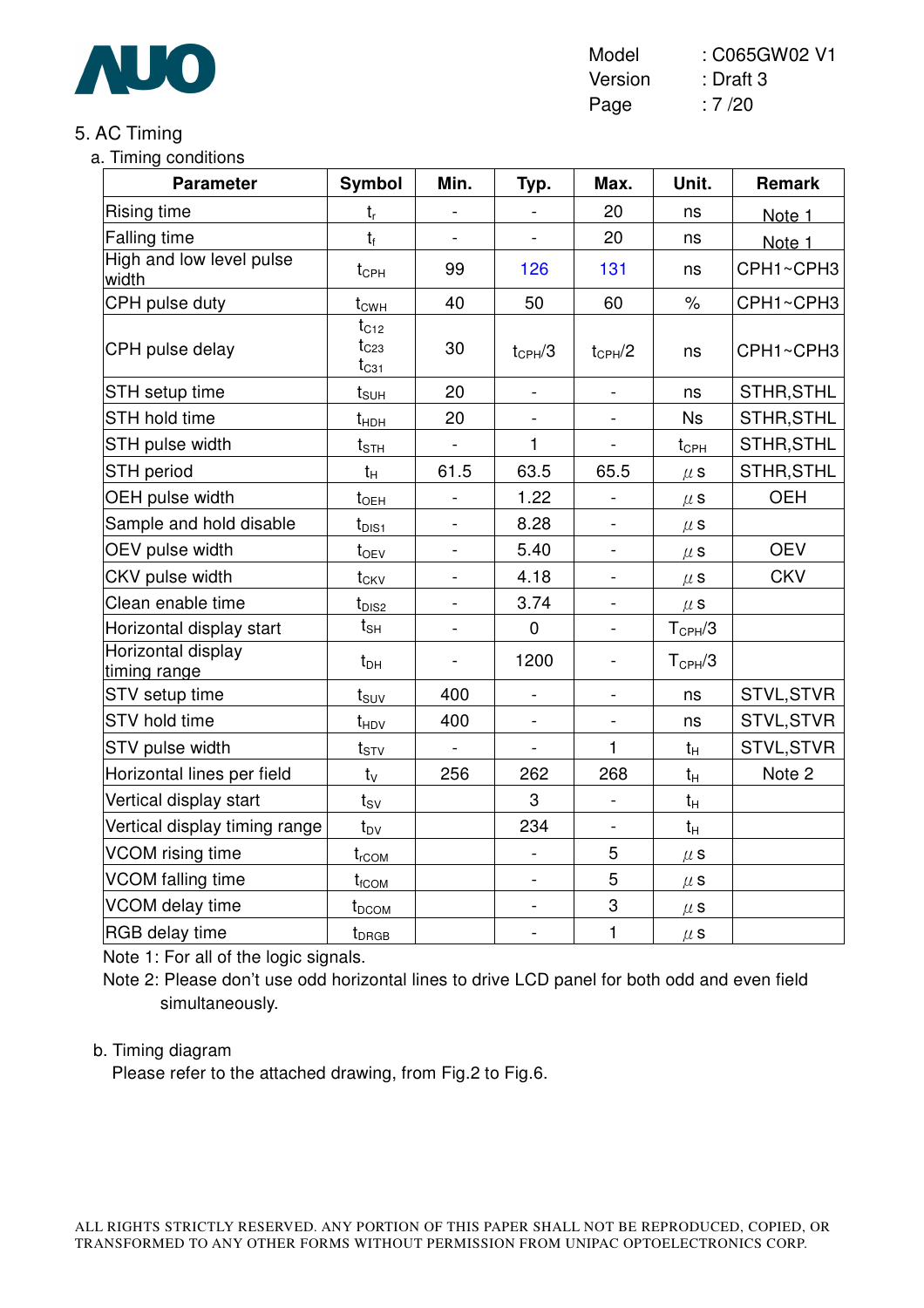

| Model   | : C065GW02 V1 |
|---------|---------------|
| Version | : Draft 3     |
| Page    | :8/20         |

## **C. Optical specification (Note 1)**

| Item               |                                       | Symb      | <b>Condition</b>                             | Min.                 | Typ.                 | Max.         | <b>Unit</b> | Remark     |
|--------------------|---------------------------------------|-----------|----------------------------------------------|----------------------|----------------------|--------------|-------------|------------|
| Response<br>time   | Rise<br>Fall                          | Tr<br>Τf  | $\theta = 0^{\circ}$                         | $\blacksquare$       | 15<br>20             | 50<br>60     | ms<br>ms    | Note 1,2,4 |
| Contrast ratio     |                                       | <b>CR</b> | At optimized<br>Viewing angle                | 200                  | 300                  |              |             | Note $3,4$ |
|                    | Top<br><b>Bottom</b><br>Left<br>Right |           | $CR \ge 10$                                  | 30<br>50<br>50<br>50 | 45<br>60<br>60<br>60 |              | deg.        | Note $4,6$ |
| Viewing<br>angle   | Top<br><b>Bottom</b><br>Left<br>Right |           | $CR \ge 5$                                   | 40<br>60<br>60<br>60 | 50<br>70<br>70<br>70 |              | deg.        | Note 4,5   |
| <b>Brightness</b>  |                                       | $Y_L$     | $I_L = 6.0$ mA, 25°C                         | 500                  | 550                  |              | nit         | Note 6     |
| Uniformity         |                                       |           | $\theta = 0^{\circ}$                         |                      |                      | 1.3          |             | Note 7     |
| White chromaticity |                                       | X<br>Y    | $\theta = 0^{\circ}$<br>$\theta = 0^{\circ}$ | 0.26<br>0.28         | 0.31<br>0.33         | 0.36<br>0.38 |             | Note 6     |

Note 1 : Ambient temperature = $25^{\circ}$ C. And lamp current  $I_L$  = 6.0 mArms. To be measured in the dark room and to be measured on the center area of panel with a viewing cone of 1̓by Topcon luminance meter BM-5, after 10 minutes operation.

Note 2. Definition of response time:

The output signals of photo detector are measured when the input signals are changed from "black" to "white"(falling time) and from "white" to "black"(rising time), respectively. The response time is defined as the time interval between the 10% and 90% of amplitudes. Refer to figure as below.

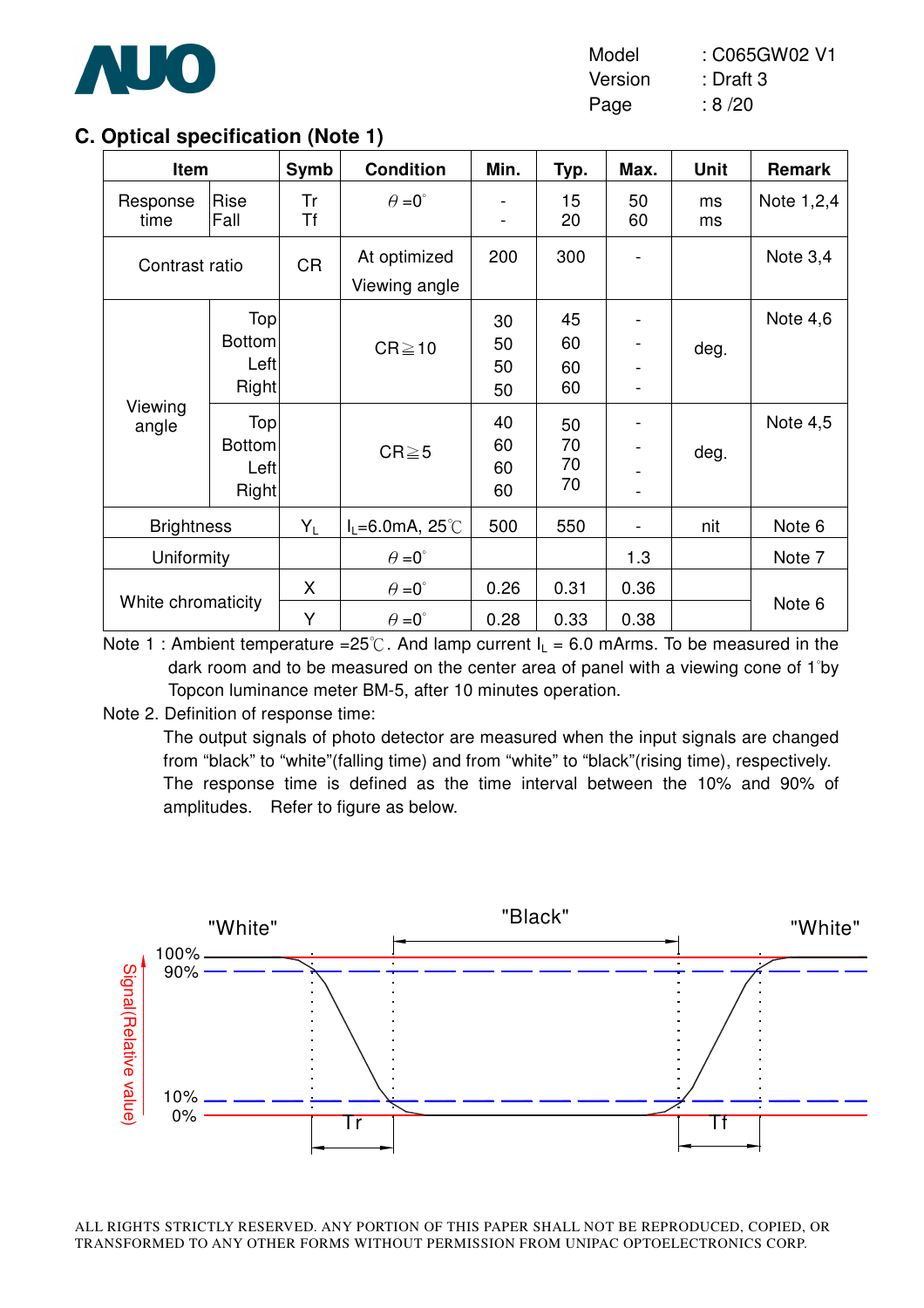

| Model   | : C065GW02 V1 |
|---------|---------------|
| Version | : Draft 3     |
| Page    | : 9/20        |

Note 3. Definition of contrast ratio:

Contrast ratio is calculated with the following formula.

Contrast ratio (CR)= **Pommast rand (OTI)** Photo detector output when LCD is at "Black" state Photo detector output when LCD is at "White" state

Note 4. White  $Vi = V_{150} + 1.5V$ 

Black  $Vi=V_{150} \pm 2.0V$ 

" $\pm$ " means that the analog input signal swings in phase with  $V_{COM}$  signal.

" $\overline{+}$ " means that the analog input signal swings out of phase with V<sub>COM</sub> signal.

 $V_{150}$ : The analog input voltage when transmission is 50%

The 100% transmission is defined as the transmission of LCD panel when all the input terminals of module are electrically opened.

Note 5. Definition of viewing angle, refer to figure as below.



- Note 6. Measured at the center area of the panel when all the input terminals of LCD panel are electrically opened.
- Note 7. Uniformity value =  $(max.~ brightness)/(min.~ brightness)$ , 9 points.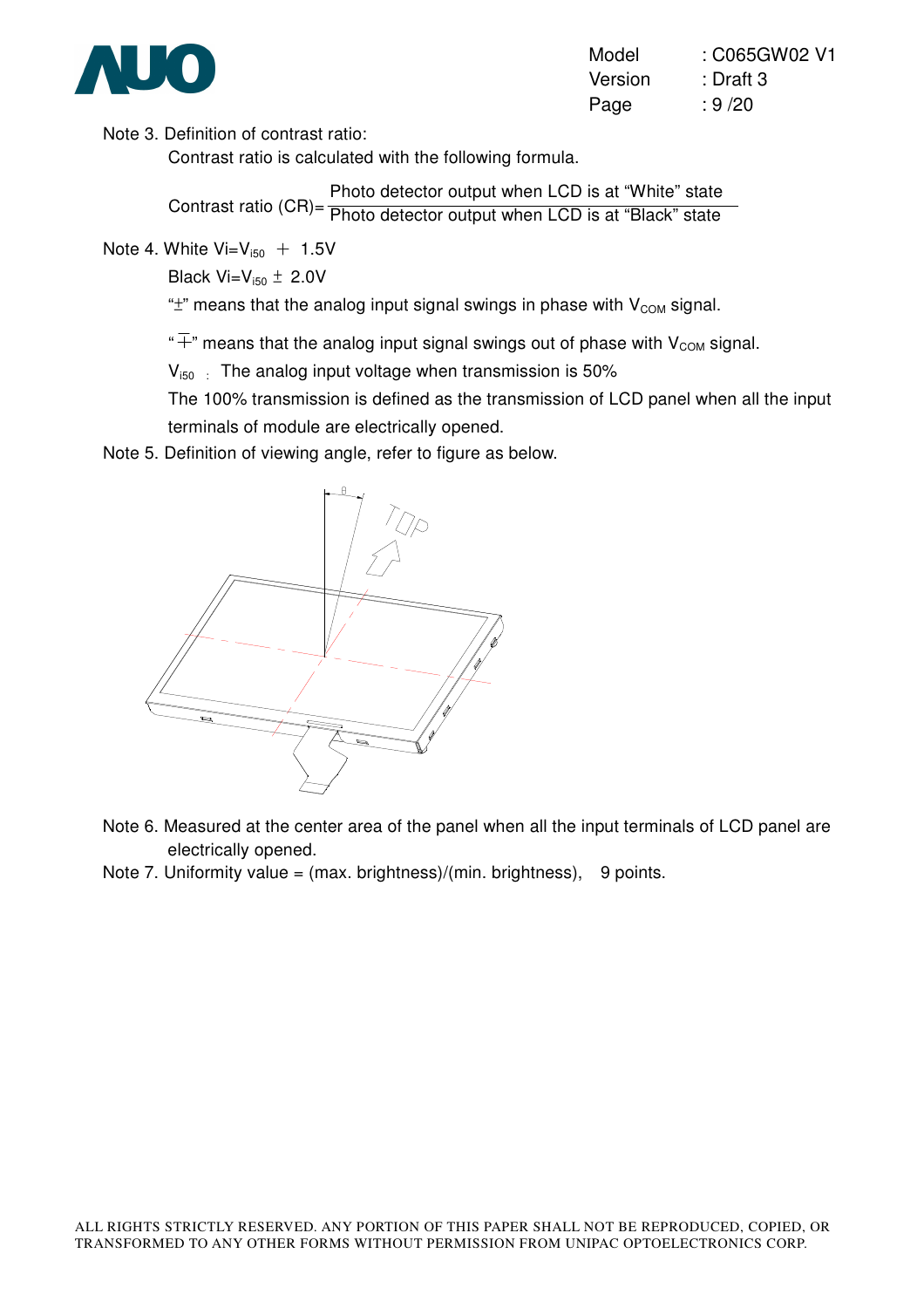

## **D. Reliability test items(Note 2):**

| No.            | <b>Test items</b>                  | <b>Conditions</b>                                                                                                                                                 | <b>Remark</b>                      |
|----------------|------------------------------------|-------------------------------------------------------------------------------------------------------------------------------------------------------------------|------------------------------------|
| 1              | High temperature storage           | 240Hrs<br>Ta= 95℃                                                                                                                                                 |                                    |
| $\overline{2}$ | Low temperature storage            | 240Hrs<br>Ta= -40℃                                                                                                                                                |                                    |
| 3              | High temperature operation         | Ta= 85 $^\circ\!{\rm C}$<br>240Hrs                                                                                                                                |                                    |
| 4              | Low temperature operation          | 240Hrs<br>Ta= -30 $\degree$ C                                                                                                                                     |                                    |
| 5              | High temperature and high humidity | 240Hrs<br>Ta= 60℃, 90% RH                                                                                                                                         | Operation                          |
| 6              | Heat shock                         | -40℃~85℃/240 cycles 1Hrs/cycle                                                                                                                                    | Non-operatio                       |
| $\overline{7}$ | Electrostatic discharge            | $\pm 200V, 200pF(0\Omega)$ , once for each<br>terminal                                                                                                            | Non-operatio<br>n                  |
| 8              | Vibration                          | Frequency range : 8~33.3Hz<br><b>Stoke</b><br>: 1.3mm<br>: $2.9G, 33.3~400Hz$ $A-10$<br>Sweep<br>2 hours for each direction of X, Z<br>4 hours for direction of Y | JIS D1601,<br>condition A<br>Note3 |
| 9              | Mechanical shock                   | 100G, 6ms, $\pm X, \pm Y, \pm Z$<br>3 times for each direction                                                                                                    | JIS C7021,<br>A-7<br>condition C   |
| 10             | Vibration (with carton)            | Random vibration:<br>$0.015G^2$ /Hz from 5~200Hz<br>-6dB/octave from 200~500Hz                                                                                    | IEC 68-34                          |
| 11             | Drop (with carton)                 | Height: 60cm<br>1 corner, 3 edges, 6 surfaces                                                                                                                     | <b>JIS Z0202</b>                   |

Note 1: Ta: Ambient temperature.

Note 2: In the standard conditions, there is not display function NG issue occurred. All the cosmetic specification is judged before the reliability stress.

Note 3: Cycle time for vibration is 15 minutes.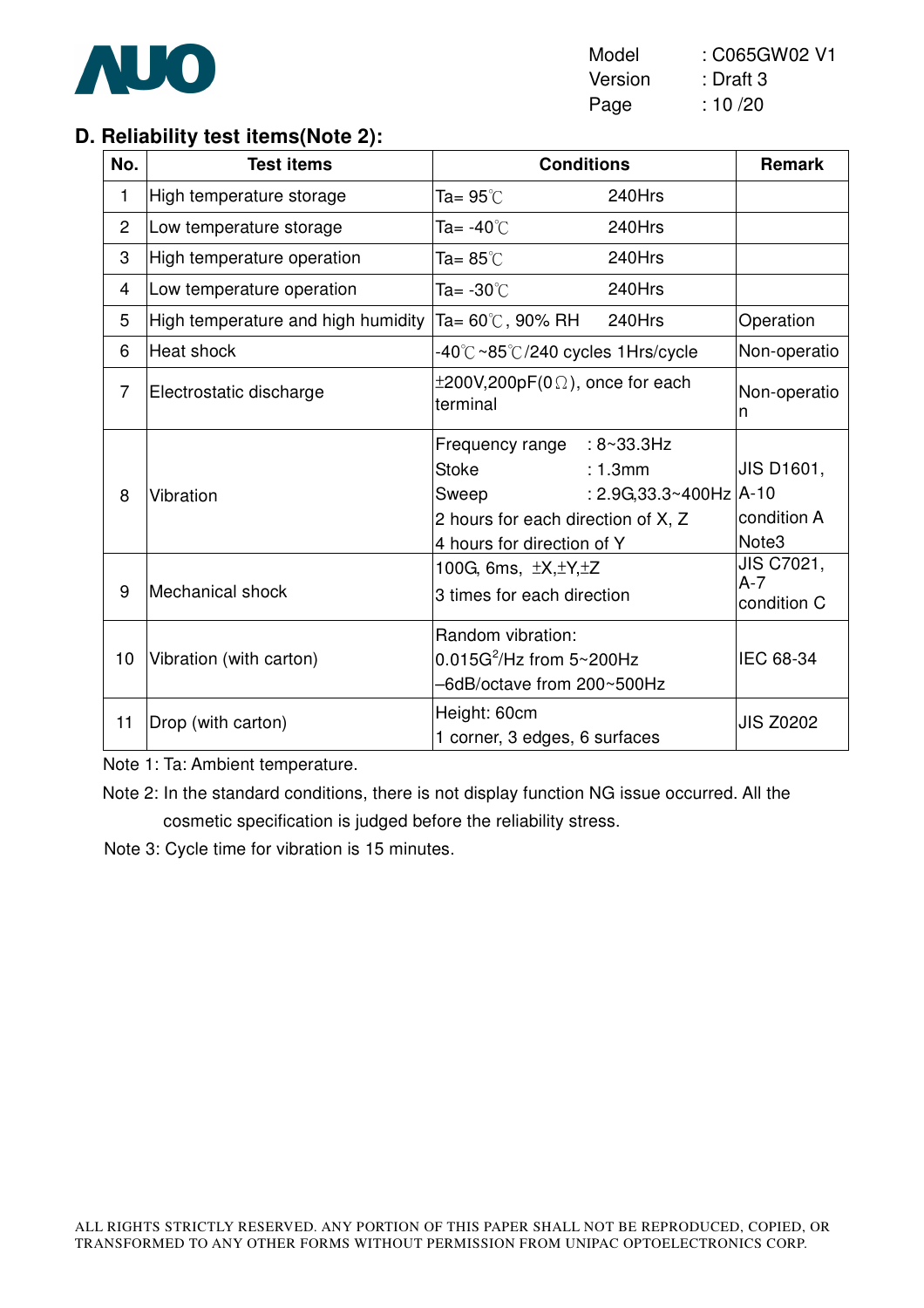

| Model   | : C065GW02 V1 |
|---------|---------------|
| Version | : Draft 3     |
| Page    | : 11 / 20     |

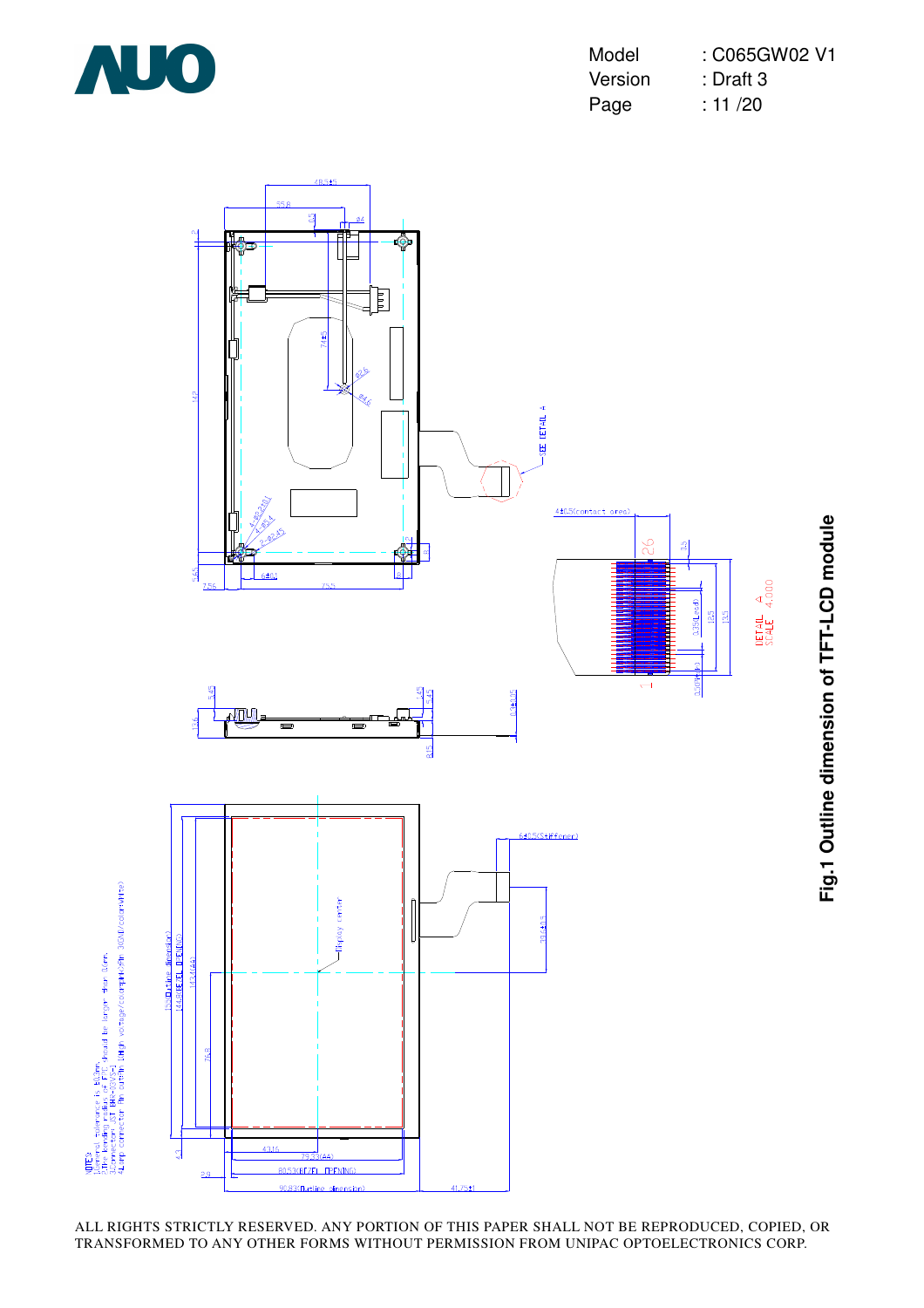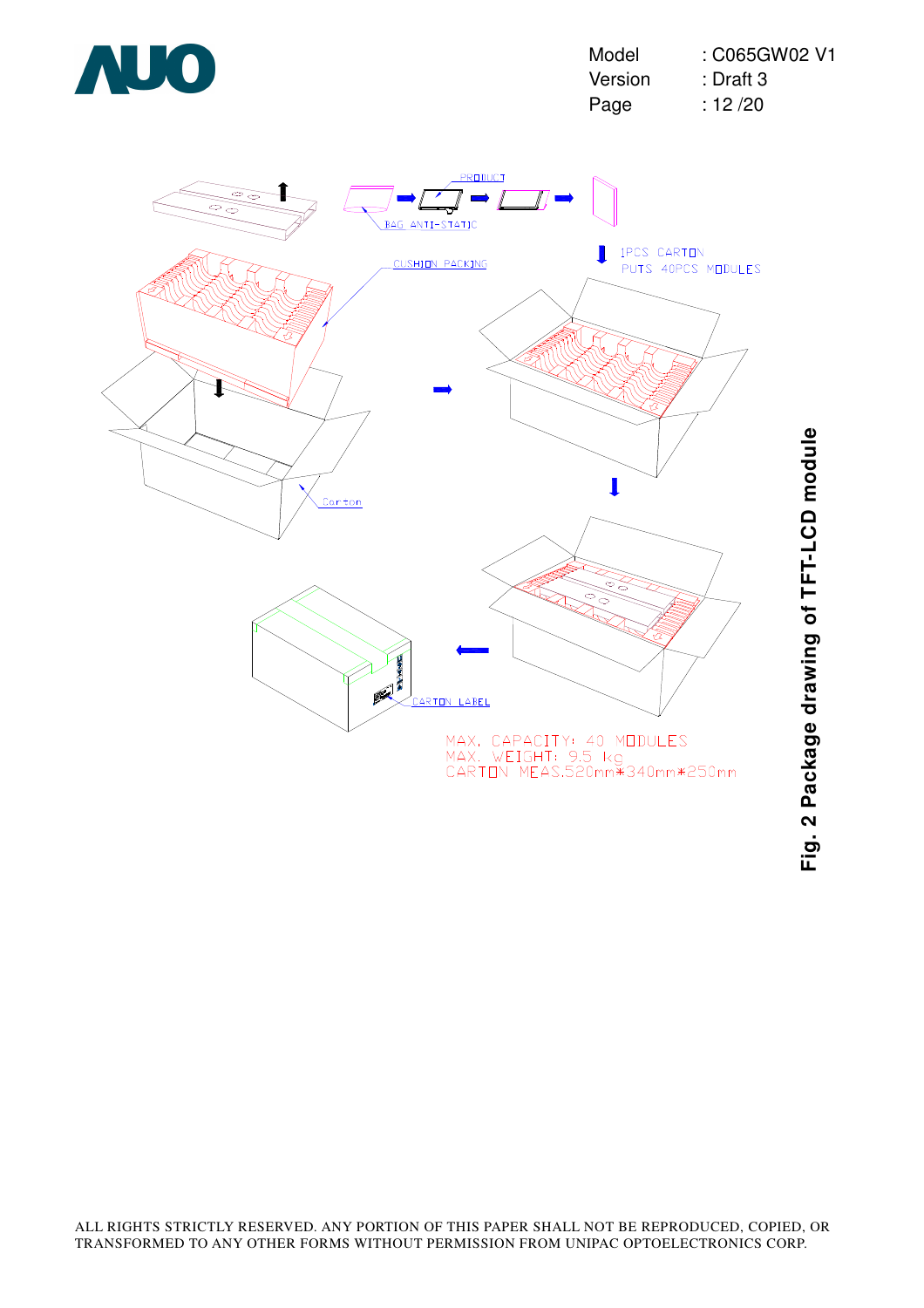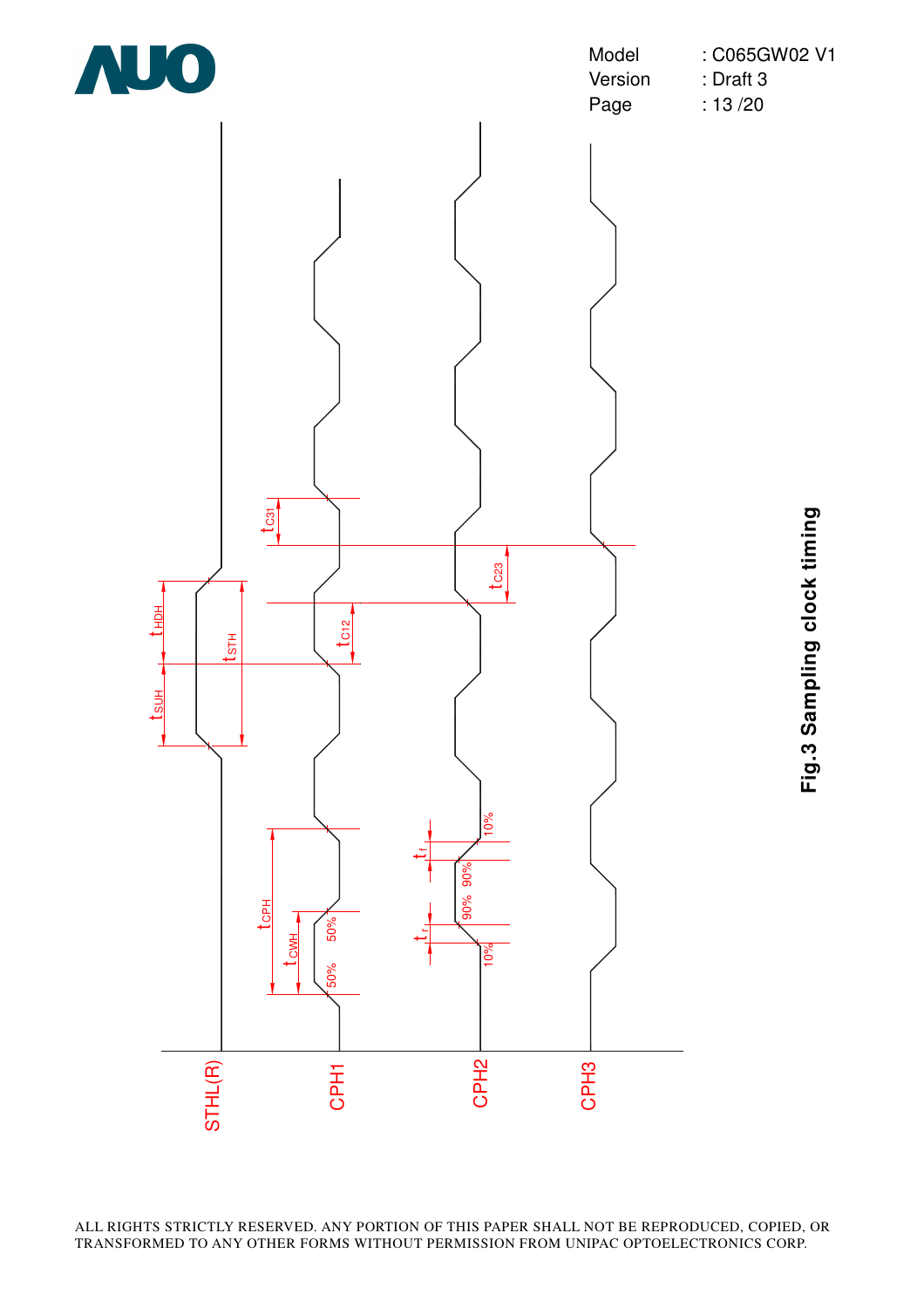

| Model   | : C065GW02 V1 |
|---------|---------------|
| Version | : Draft 3     |
| Page    | : $14/20$     |



**Fig.4 Horizontal display timing range** Fig.4 Horizontal display timing range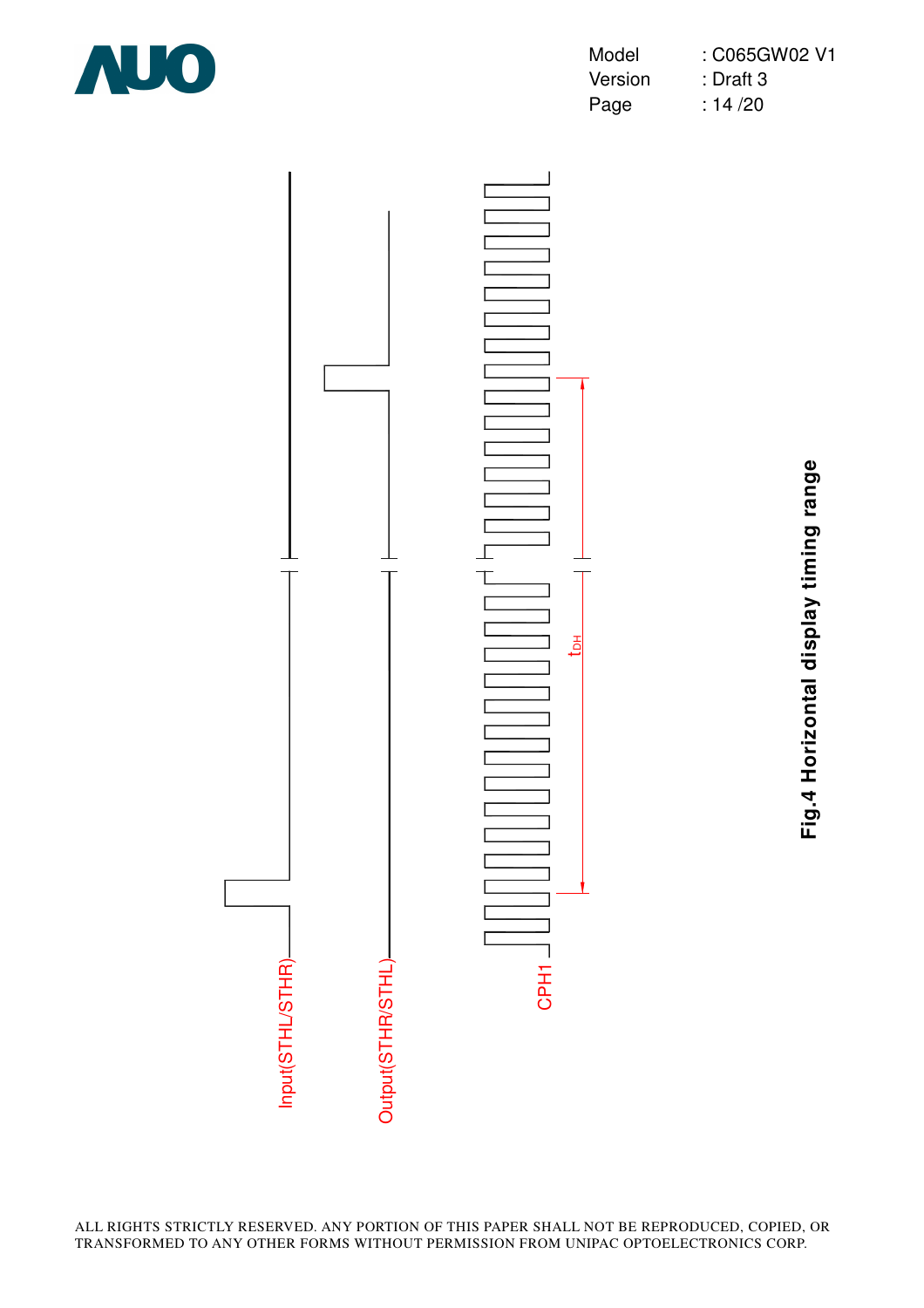

Model : C065GW02 V1 Version : Draft 3 Page : 15 /20

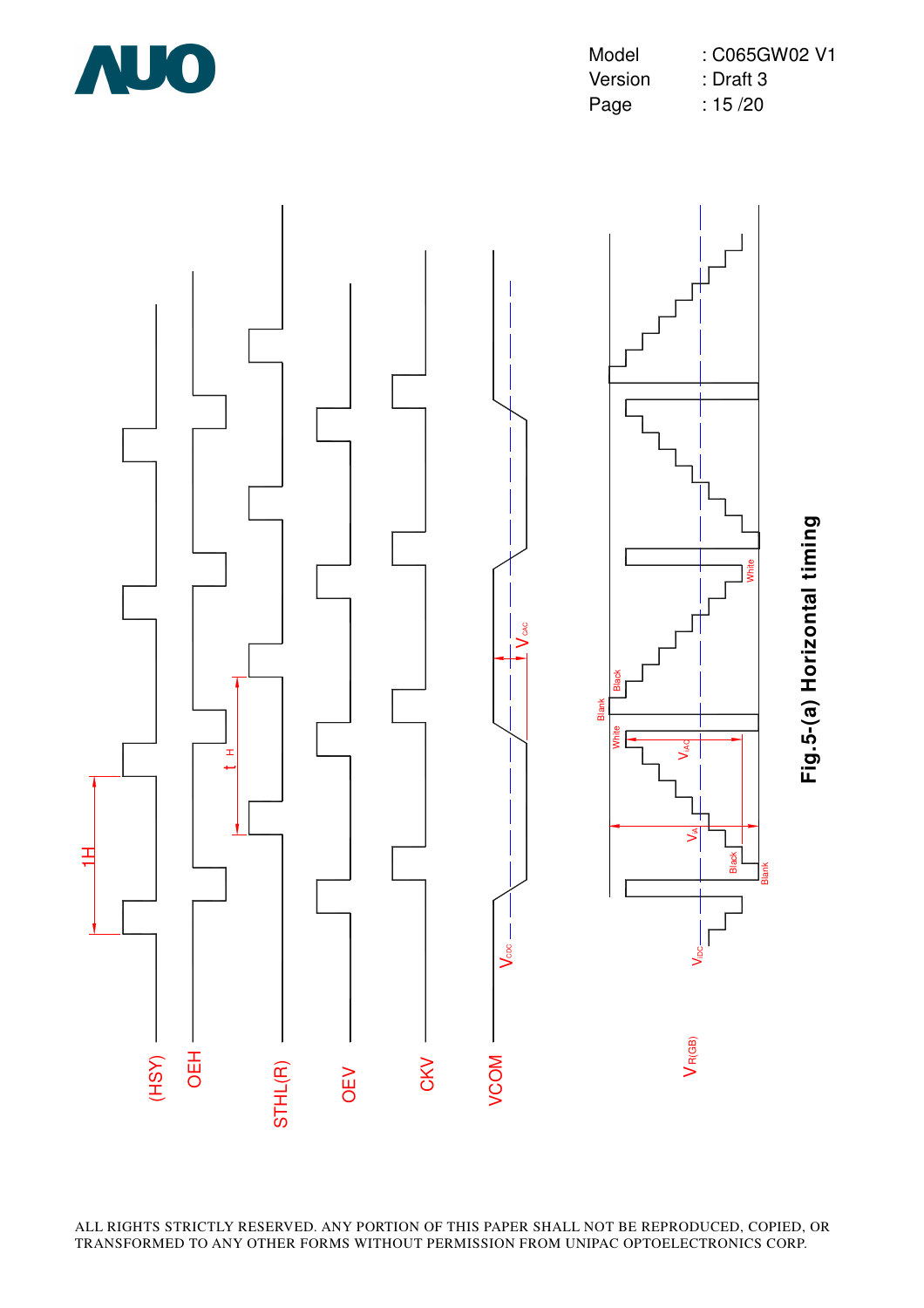

Model : C065GW02 V1 Version : Draft 3 Page : 16 /20

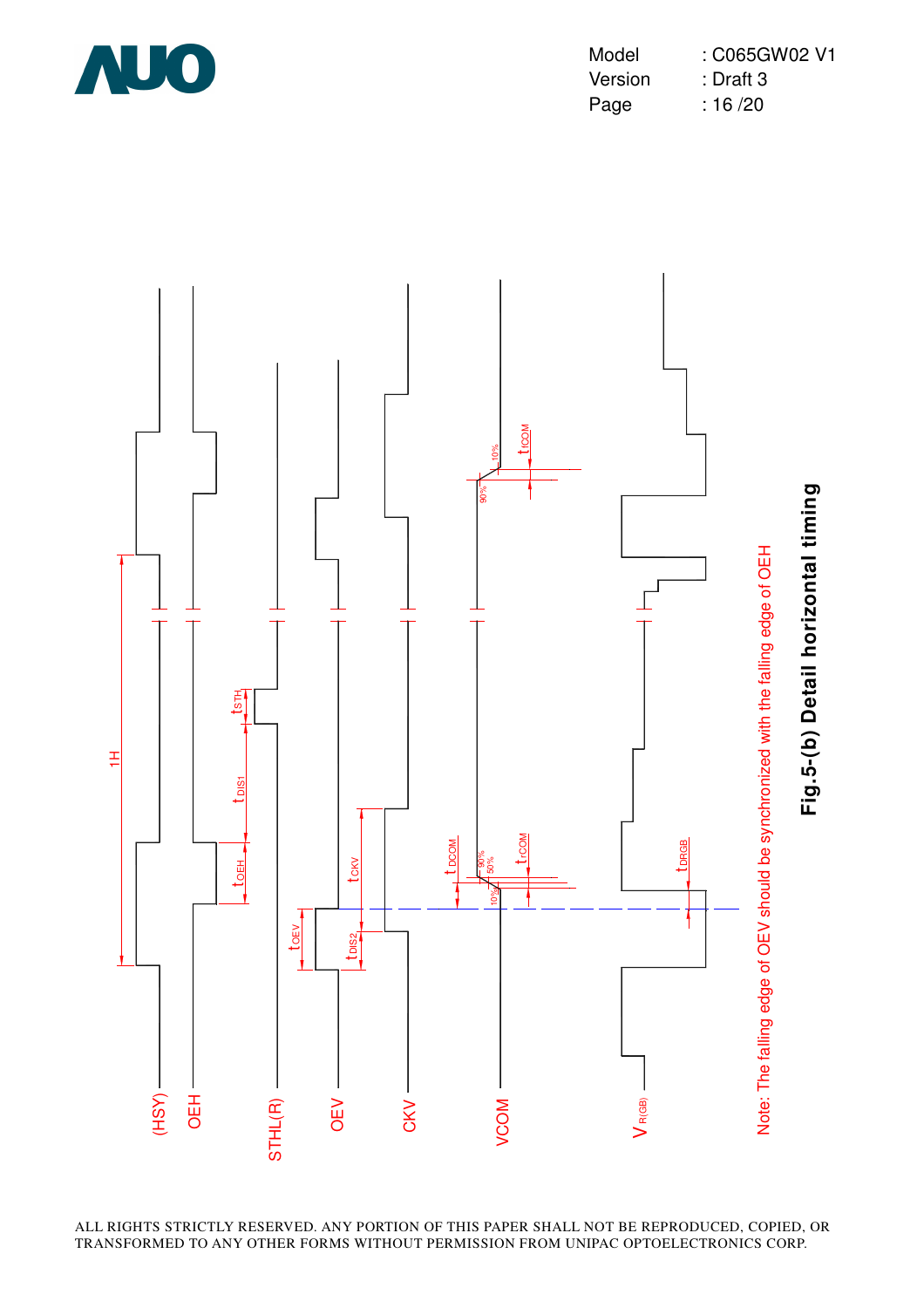

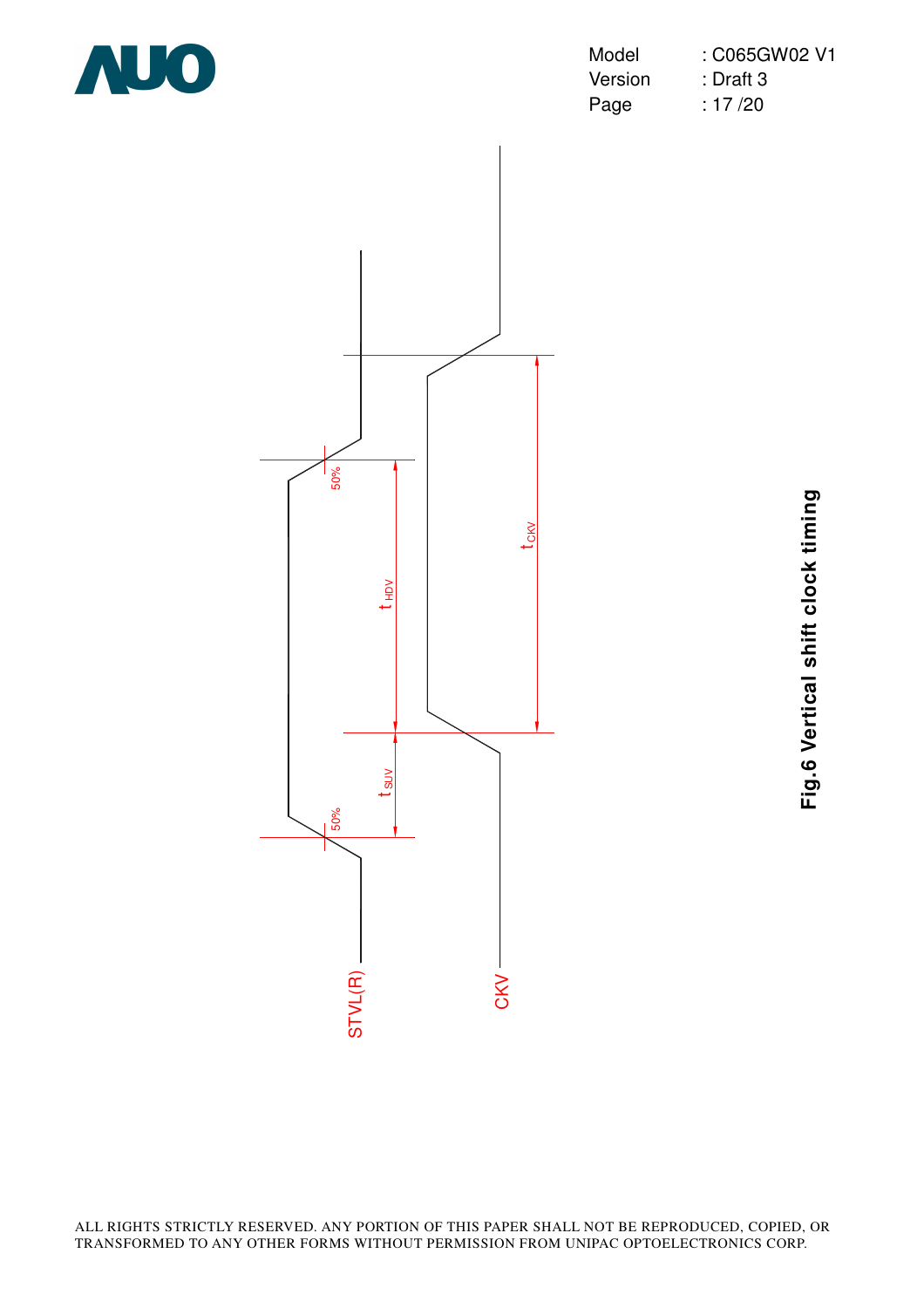

Model : C065GW02 V1 Version : Draft 3 Page : 18/20



**Fig.7-(a) Vertical timing (From up to down)** Fig.7-(a) Vertical timing (From up to down)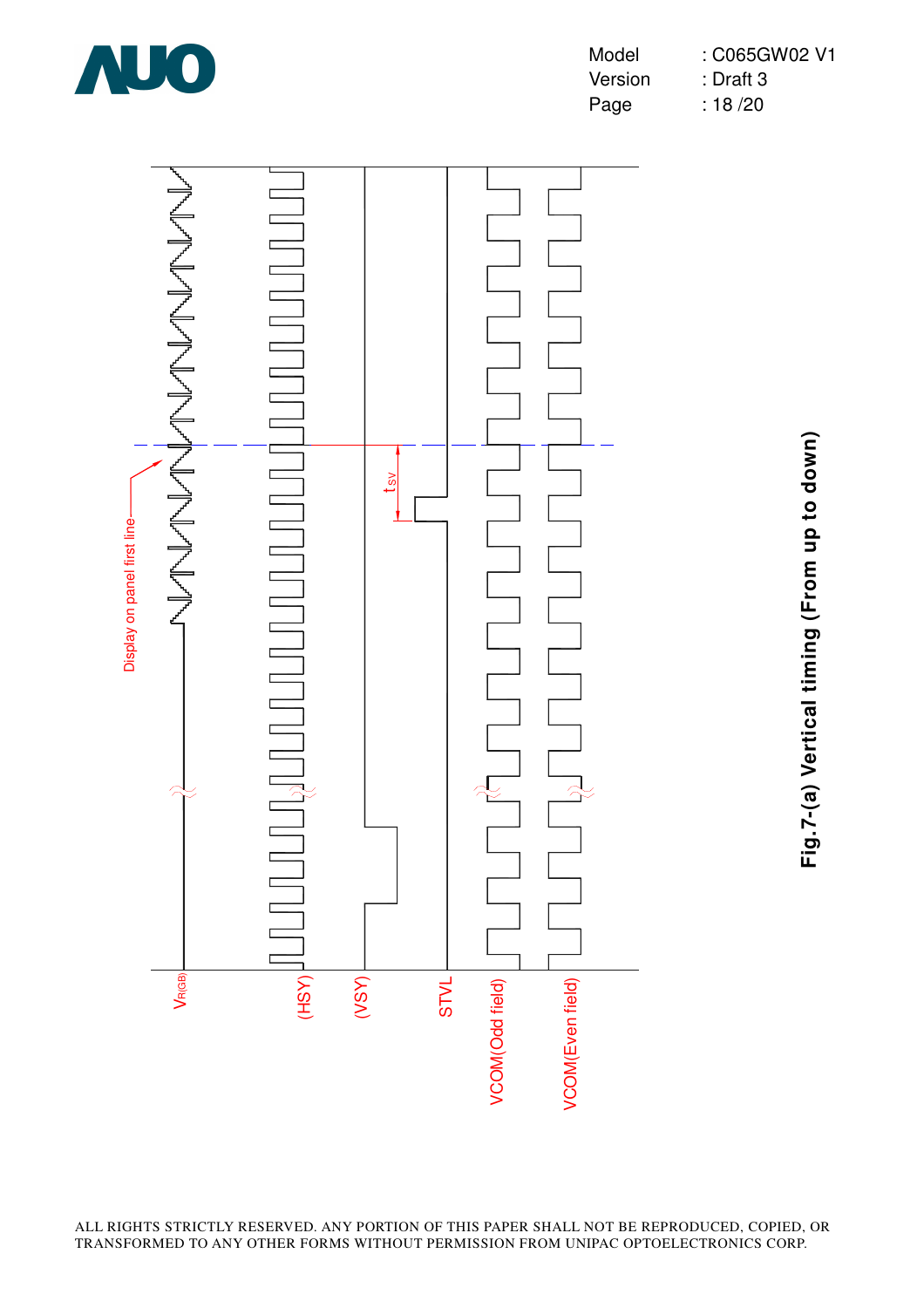

Model : C065GW02 V1 Version : Draft 3 Page : 19/20



**Fig.7-(b) Horizontal timing (From down to up)** Fig.7-(b) Horizontal timing (From down to up)